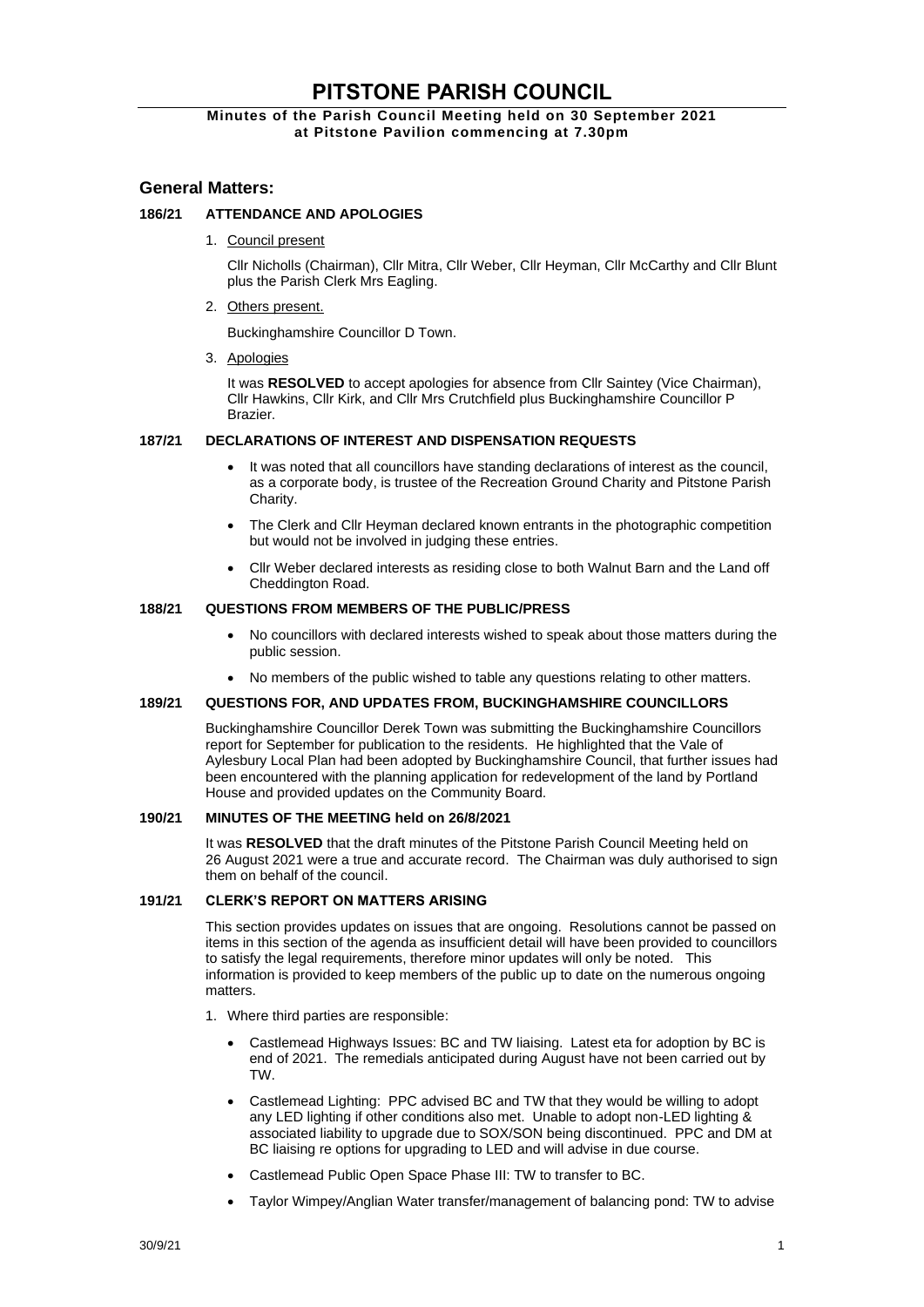- Rushendon Furlong Street Lighting: the parish council has agreed with Croudace to adopt the street lighting and illuminated bollards on provision that the stipulated conditions and contributions are met. BC to adopt highways prior to PPC adopting. Not on maintenance yet as unresolved sewerage issue. PPC not required to adopt until close of 12-months maintenance period.
- Bellway Open Space & LEAP: PPC has agreed to adopt the open space within Vicarage Road post completion certificate being issued by BC & 2-year maintenance period by developer. Playground opened to public at end August 2020. S106 also provides for maintenance monies (£tbc). Monitor drainage problem to ensure resolved.
- Bellway Street Lighting: the parish council has resolved that it would be willing to adopt the street lighting within the development. BC to adopt internal highways (following 12m maintenance period) prior to PPC adopting lighting.
- Vicarage Road footpath (Bellway site entrance to Marsworth Road bus stop): Agreement between Bellway and BC. Work in progress.
- PDA: £58,800 per hectare open space land; £74k towards enhancing local bus services; £216,584 sports & leisure contribution and £37k contribution to Pitstone Safety Scheme.
- PDA Lighting: The Parish Council has approved the one column on Vicarage Road opposite the new entrance (replaces previous column 4 from other side of road). Internal roads will be private and therefore no requirement to adopt lighting.
- PDA Replacement Woodland: Replacement woodland to be planted in 2021 planting season.
- PDA replacement car park: Illuminated car park will pass to the parish council along with the MUGA. Extra lighting column agreed by NKH.
- PDA MUGA: Works commenced by NKH, eta for completion and handover tbc.
- PDA commercial areas: Been on the open market since April 2020.
- Land off Westfield Road/'The Mounds': with Taylor Wimpey.
- TfB Issues: Reconstruction of Vicarage Road footpath from Tun Furlong towards Church Road added to capital footway program. Glebe Close carriageway resurfacing (possibly now 2022) Parts of Queen Street and Albion Road (possibly now 2022) Collapsed Queen Street footpath (as above) Cut back overgrowth along path from Westfield Road to Marsworth.
- Replacement of Westfield Road roundabout street lighting/signage following collision damage – parts on order and will be installed upon receipt, county wide bollard/sign work due to commence in 'next few weeks'.
- Safety Scheme works by Brookmead School. PPC resolved to contribute £7,332 to the scheme. The BC Community Board approved their match funding in November 2020. TfB advised that the detailed design work will start  $13<sup>th</sup>$  July and was due to finish by the end of September. However now advise that this has not yet been undertaken. Installation now not anticipated until 2023. Final details and timings will be available after the design work is complete, there could be a change to the cost although the figures agreed already include a 15% contingency costing.
- Safety Scheme works by Westfield Road junction: unable to progress until Westfield Road adopted by BC (potential inclusion in Community Board grant application).
- Feasibility Study re declassification of B489: See Community Board grant application.
- Safety Scheme works along Marsworth Road: On hold until funding can be identified.
- Cycle Path to Tring station: Canal & River Trust and Hertfordshire Council may be willing to install cycle channels by steps at station end of towpath. Awaiting confirmation of project details.
- Mapping Rights of Way 2026 legal deadline: Pitstone aspect of project being undertaken by local resident volunteer.
- Tennis/Netball/5-aside floodlit court: No action can be taken by the parish council at this point. Unable to progress until the landowner confirms able to negotiate.
- Pitstone Memorial Hall Charity car park: PMH investigating with NKH.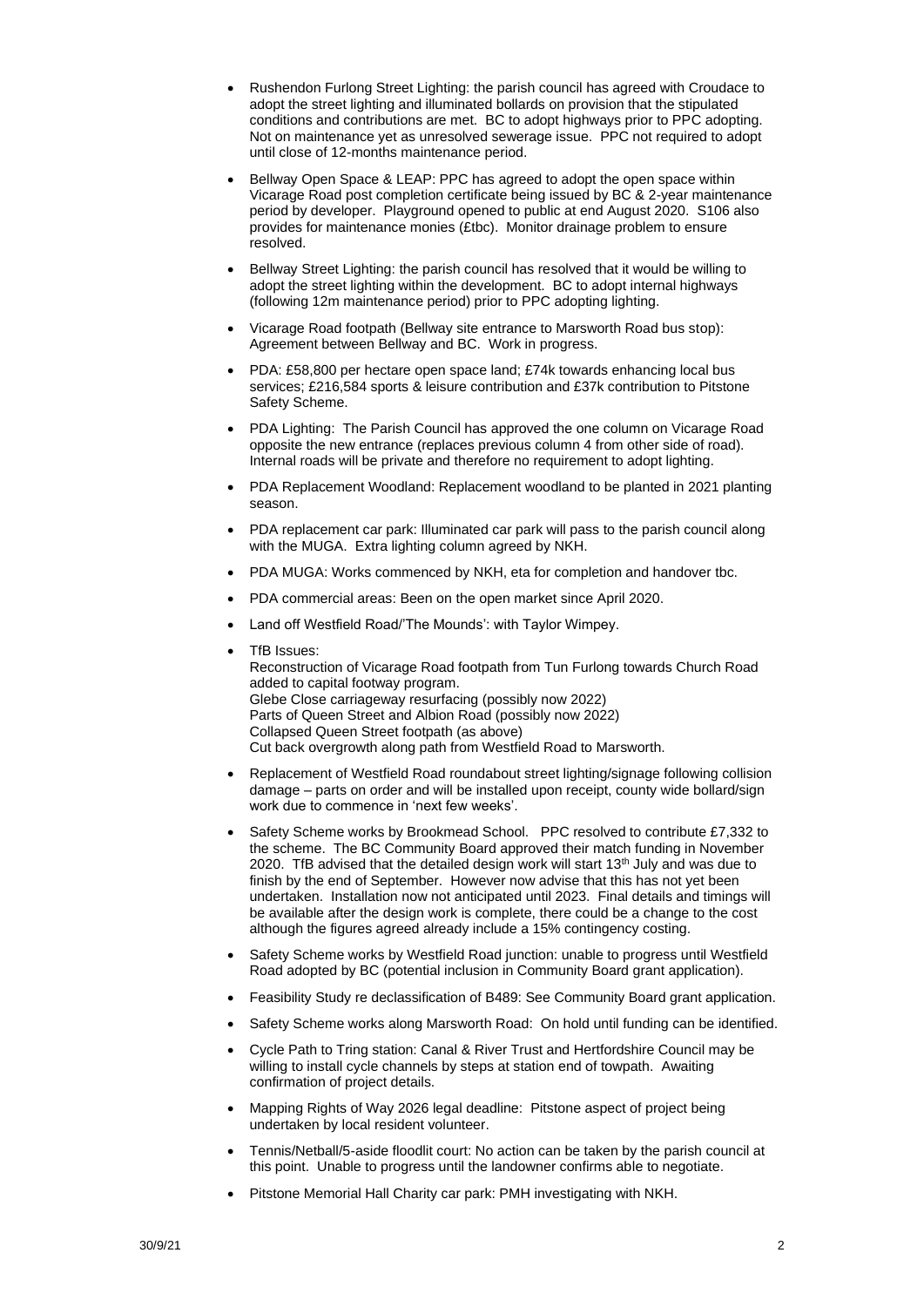- HS2 advised Pitstone is not on official construction route although lorries may pass this way if they have additional deliveries etc. Monitor volumes.
- Unauthorised roadside advertising TW seeking to address.
- PAA investigating potential provision of water tap at site & will provide further details in due course so that PPC can apply for approval by National Trust
- I&PUCC installation of double cricket nets funding now identified & work to commence shortly.
- Parking restrictions near quarry BC progressed to next stage.
- Ivinghoe Freight strategy BC advised that they were having to re-examine the possible inclusion of the B440 and would need to re-drawn plans and re-consult.
- Westfield Road amends BC advise signage corrections and road markings should have been installed during August, along with remedial works to Phase 1 and Phase 4.
- Vicarage Road/St Mary's Church Right of Way BC Right of Way department now installed the steps in the verge.
- Whistlebrook BC Peter Brazier to progress and advise PPC if require any further action.
- 2. Within the scope of the parish council:
	- Village web site: Cllr Nicholls creating Whistle Blowing/Safeguarding page.
	- Community Bus investigation: On hold pending lifting of Covid-19 restrictions. BCC holding £10k of funds for Sustainable Transport arising from Rushendon Furlong development, plus approx. £7k of funds that were unused from the shelter/rtpi project (figure provided by BCC). Therefore approx. £17k available from BC.
	- Local Wildlife Site information boards investigating artwork, design, and photography implications prior the applying to Community Board for funding.
	- Community Board Funding Application re B489 derestriction of B-road and 7.5 tonne limit submitted for consideration.
	- Bird box project boxes being made. Best installed during autumn.
	- Noticeboard repairs completed.
	- MUGA bins/litter once facilities/land handed back to PPC may wish to consider additional litter bins for this location.
	- Commemorative picnic bench Now providing 2 x rectangular picnic benches instead of 1 x round bench (at same cost, as already held). Will also repair BBQ damaged bench in Huck Teck play space.
	- PPC noticeboard for pavilion ordered, eta October.
	- Queens Platinum Jubilee (2-5/6/22) review in February 2022. Potentially plant a commemorative tree and/or rename pavilion community room.
	- Changes to bank signatories ongoing.
	- PAA long term aspiration for additional allotment land within the parish.
	- Allotments tenancy renewals ongoing.
	- Please refer to Sports & Leisure Committee minutes for full list of S&L related Matters Arising.

#### **192/21 CORRESPONDENCE**

The list of correspondence received was noted including the update on Pitstone & Ivinghoe Safety Scheme and the delays with the Freight Strategy implementation.

It was **RESOLVED** that no response was required to the BC bus strategy survey.

It was RESOLVED that PPC would be in support of 20mph zones within the villages.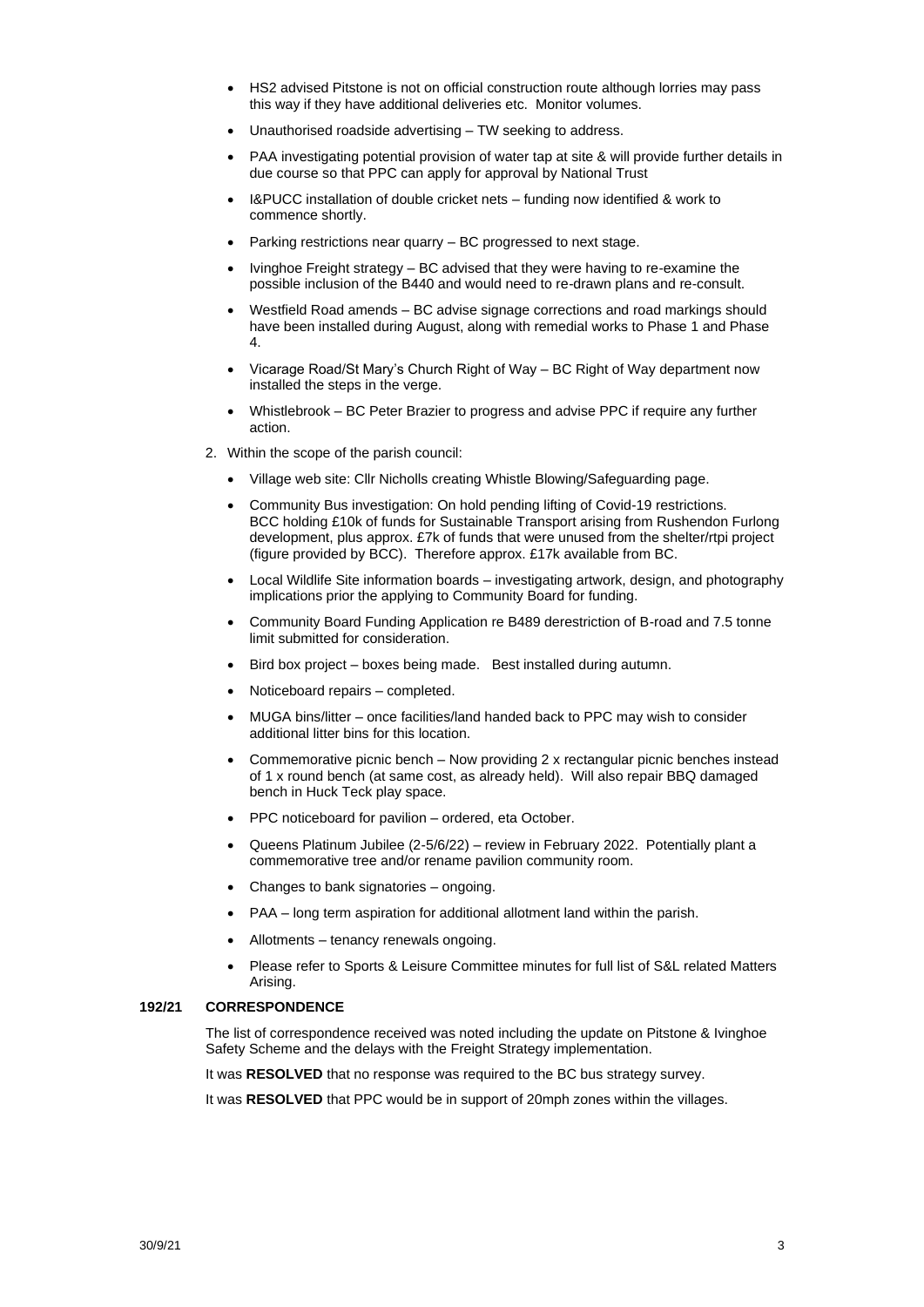# **Committee Matters:**

## **193/21 PLANNING COMMITTEE**

1. Minutes

It was noted that no planning committee meeting had been held during the month, so no report or draft minutes were due.

2. Applications

Walnut Barn, Cheddington Road, 21/03576/APP, [Construction of an in ground](https://publicaccess.aylesburyvaledc.gov.uk/online-applications/applicationDetails.do?activeTab=summary&keyVal=QZ6788CLGAD00&prevPage=inTray)  [swimming pool and associated outbuilding within the curtilage of a GII listed barn.](https://publicaccess.aylesburyvaledc.gov.uk/online-applications/applicationDetails.do?activeTab=summary&keyVal=QZ6788CLGAD00&prevPage=inTray) No objections had arisen as a result of the neighbour notifications & publicity. It was **RESOLVED** to advise Buckinghamshire Council that PPC had no objections to the application.

A new application consultation had now been received re Cala homes in Ivinghoe. It was **RESOLVED** to convene a Planning Committee meeting for 21 October 2021.

3. Decisions/other notified by Buckinghamshire Council.

113 Windsor Road, 21/02807/ACL, Certificate of lawfulness application for the existing loft conversion which comprises of two rear dormer windows and three rooflights to the front roof slope: BC approved.

11 The Pightle, 21/02858/APP, Single storey side extension (amended scheme to 20/02302/APP) : BC approved.

50 Albion Road, 21/02898/APP, single storey side extension to replace existing porch: BC approved.

72 Vicarage Road, 21/02864/APP, dropped kerb to provide disabled vehicular access to rear of the property (previously granted): BC advised "Upon review of the application it was considered that the development (dropped kerb) would benefit from permitted development rights and there is no requirement to apply to the LPA for planning permission. As such, the applicant was advised of this, and the application has now been withdrawn."

Safran, application to vary condition 3 of previous application to permit a boundary fence: withdrawn.

27 Campbell Lane, 21/01413/APP, change of use of land to garden land and erection of fence: BC refused.

4. Applications outstanding with Buckinghamshire Council.

Rear of the Bell (Haldi), Portland House on Westfield Road, Land off Cheddington Road (opposite 61/63), Mill View on Groomsby Drive, 31 Marsworth Road and Land to The South of Marsworth Road and The West of Vicarage Way (PDA commercial areas).

5. Enforcement outstanding with Buckinghamshire Council.

27 Campbell Lane (20/00443/CONB) – erected fence despite prior refusal of planning.

6. Other

Land off Cheddington Road (opposite 61/63), applicant lodged appeal with Planning Inspectorate re non-determination by Buckinghamshire Council. It was **RESOLVED** to add this to the planning committee agenda on 21/10/21 to determine if need to submit any further comments.

## **194/21 SPORTS AND LEISURE COMMITTEE AND RELATED MATTERS**

1. Minutes

It was noted that no committee meeting had taken place during the month, so no draft minutes/report was due.

2. Other

It was noted that a wooden picnic bench in the recreation ground play area had been badly burned following portable BBQ use – replacement slats on order. The Rolling Log in Hever Close play space had become very stiff – contractor attended and greased. The government had removed the need for drivers to pass a trailer test and therefore the driving school had cancelled their use of the pavilion car park.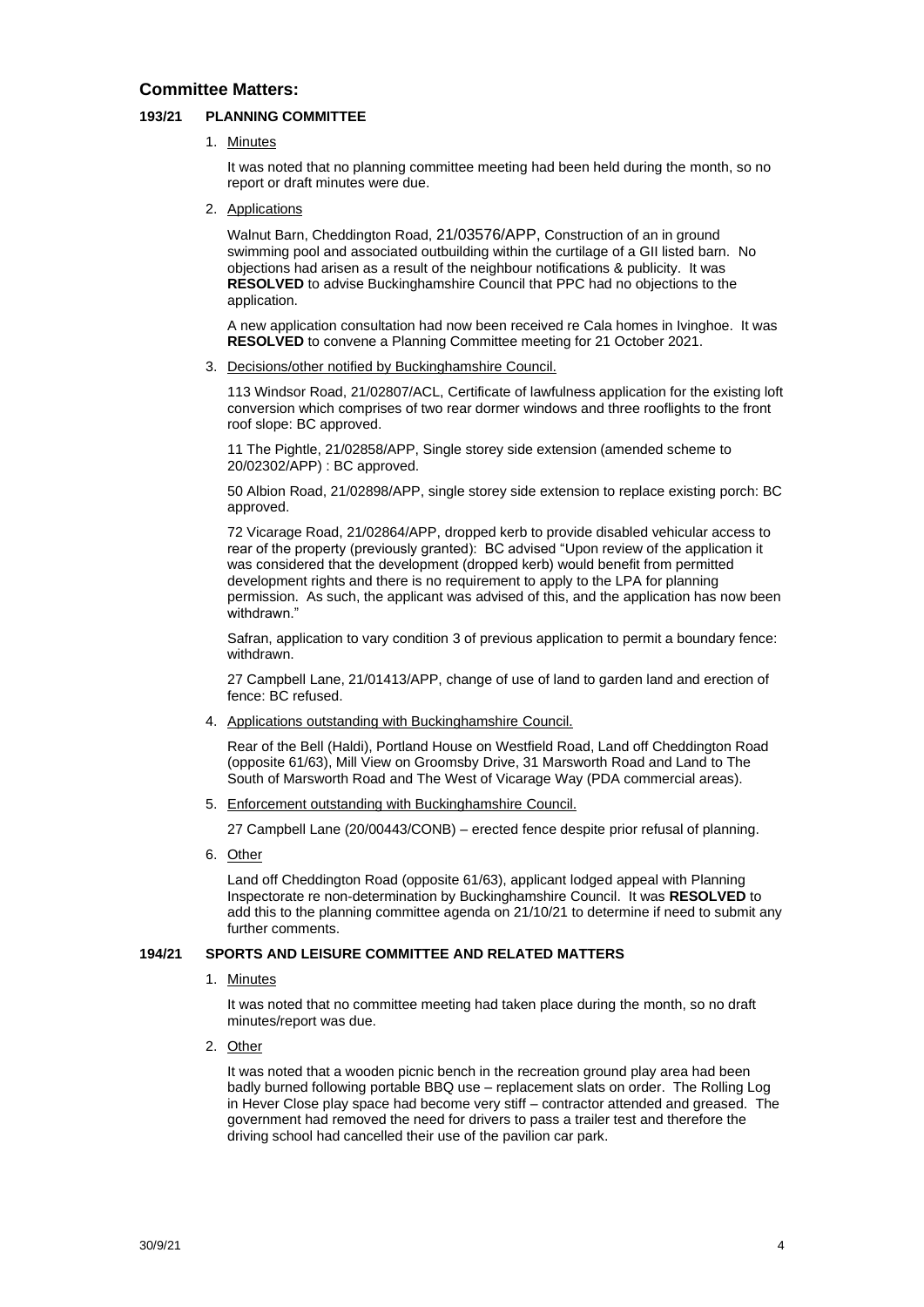#### **195/21 STAFFING COMMITTEE AND RECRUITMENT MATTERS**

1. Minutes

It was noted that no Staffing Committee meeting had taken place during the month, so no report / draft minutes were due.

- 2. Recruitment update
	- Advertising for the Facilities Manager and Cleaner roles runs until 15/10/21. Some interest in the former but low response to the latter.
	- Obtaining quotations from several commercial cleaning firms as an alternative route for the pavilion cleaning.
	- One enquiry re voluntary PPP Editor which is currently being explored. No response to call for volunteers for youth café. Also very much in need of volunteers for car scheme.
- 3. Parish Councillor vacancy

One vacancy remains on the council. No applications received this month.

4. Volunteer Event

It was **RESOLVED** to return to a physical volunteer thank you event. To be arranged for 13 January 2022. It was **RESOLVED** to meet the associated costs of invitations, nibbles & refreshments.

It was **RESOLVED** not to send Christmas cards.

# **Charity Matters:**

## **196/21 PITSTONE PARISH CHARITY**

It was noted that no charity meeting had taken place during the month, so no report / draft minutes were due.

# **197/21 PITSTONE RECREATION GROUND CHARITY**

It was noted that no charity meeting had taken place during the month, so no report / draft minutes were due.

# **Working Group Matters:**

## **198/21 YOUTH CAFÉ**

It was noted that the number of attendees was slowly increasing, but the café was still struggling to find enough adult volunteers.

#### **199/21 PITSTONE DEVELOPMENT AREA**

It was noted the discussions were ongoing between Nicholas King Homes, Pitstone Memorial Hall Charity, and Pitstone Parish Council regarding several issues relating to the MUGA, car park and hall car park.

## **Other Matters:**

## **200/21 DEVOLVED SERVICES**

- 1. No further update received from Buckinghamshire Council re Place Based Devolved Services.
- 2. No information supplied from Buckinghamshire Council regarding any extension/replacement/new Devolved Service offering for 2022 onwards. Urgently needed for budgeting purposes.
- 3. It was **RESOLVED** to accept the quotation of £225 to side out the shrub in the alley between Cheddington Road and Crispin Field.
- 4. It was **RESOLVED** to accept the quotation of £275 to side out the weeds growing through the footpath at the end of Glebe Close.

#### **201/21 CHILDREN'S COMPETITION**

Submitted photographs to be circulated with all entrant details removed to enable judging.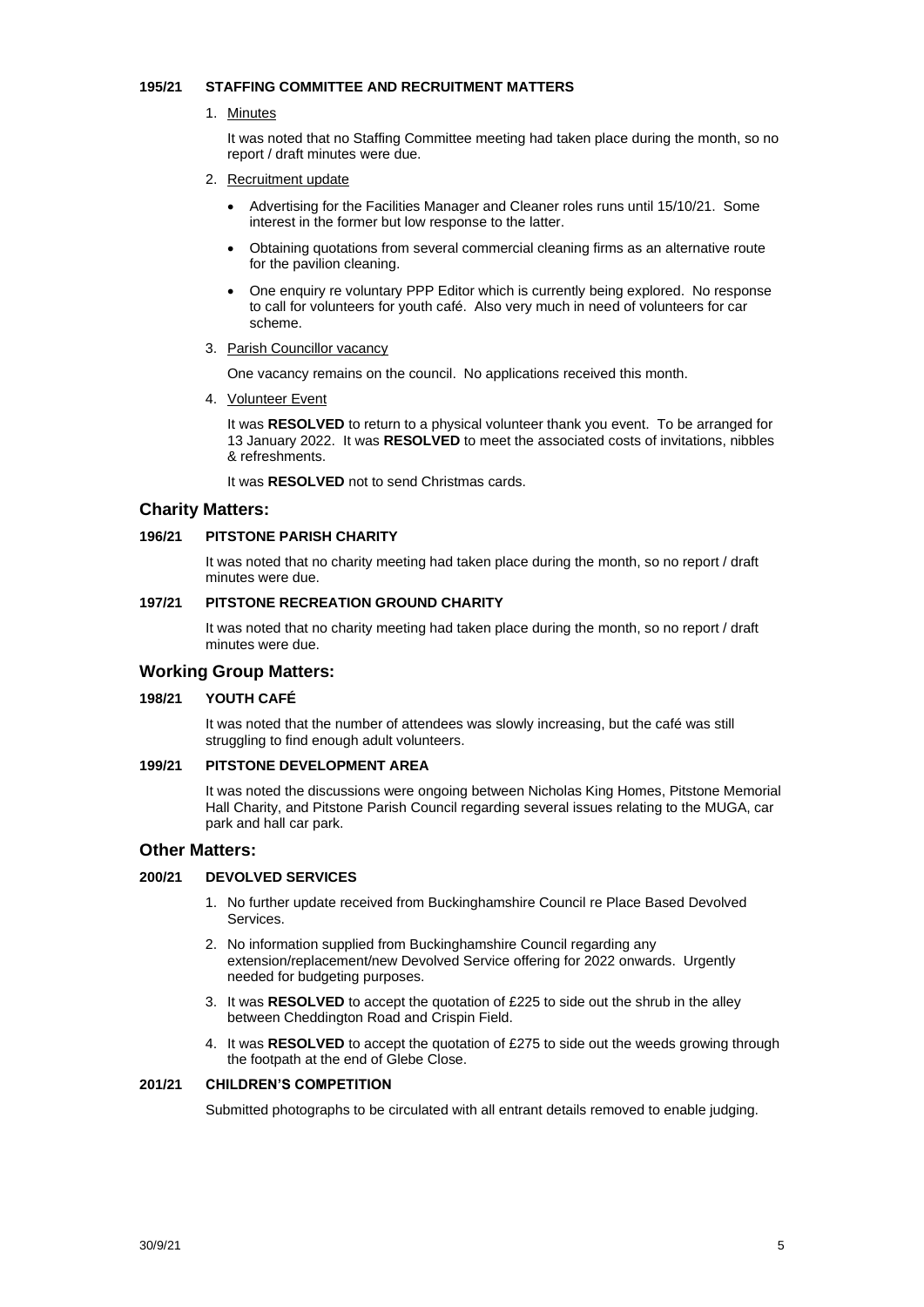#### **202/21 SKATE PARK**

- 1. It was **RESOLVED** to note receipt of the RoSPA pre-installation inspection report.
- 2. It was **RESOLVED** to note the resulting response from Bendcrete: Bendcrete confirmed (1) edge tables would be grass bunded so comply with fall height requirements (2) can paint vertical face between ramp 3 & 4 (3) brick imprinted will be level with surrounding rolling surface (4) draft signage – see below (5) bin can be  $2m+$  from seating (6) emergency vehicle access ok as open on 2 sides and can access from recreation ground maintenance point (7) shade – would require separate investment if want canopy etc but shade is available elsewhere on recreation ground via trees and walkway and therefore no action at present.
- 3. It was noted that Bendcrete had confirmed the skate park is situated 32m from property boundaries & 37m from buildings, over 10m from pitch and under 4m in height and therefore fulfilled all the permitted development, Fields in Trust and football league requirements.
- 4. It was **RESOLVED** to approve the draft skatepark signage.
- 5. It was noted that Beacon Surveying Services and Bendcrete were still to confirm construction timetable and pre-construction meeting.

## **203/21 COMMUNITY AND PUBLIC TRANSPORT**

It was noted that no resolutions were required this month. Tring Town Council still to arrange proposed meeting re community bus for Tring station. Hospital appointment requests increasing but can currently only fulfil about 30% due to shortage of active drivers. Have releaflet dropped most of Pitstone (utilising previous leaflet stock) and include leaflet in all Welcome Packs for new residents. No success via Community Impact Bucks volunteer recruitment.

## **204/21 COMMUNITY BROADBAND / FIBRE TO CABINET**

Zoom meeting held with interested Castlemead volunteers.

PPC to create website page with details of scheme and form to register interest so that personal data can be protected. PPC to work with volunteers to design & print initial leaflet (PPC previously budgeted £500 of support) which will be hand delivered to Castlemead houses & business park by the volunteers. Estimate will need approx. 40-50 to sign up to cover the estimated cost. May need to utilise PPC text message service and/or an email group to keep those that registered updated with progress. Likely to take at least 12 months to work through process. Webpage and leaflet to be generic so can re-utilise for other areas of the village if residents come forward to coordinate.

#### **205/21 CONSULTATIONS**

It was **RESOLVED** that no response was required to the Buckinghamshire Council bus strategy survey.

#### **206/21 REVISED CODE OF CONDUCT**

Carry forward to next meeting.

#### **207/21 HEDGE CUTTING**

Ross Lawry Agricultural Services were previously awarded the contract for hedge cutting which runs until the end of the current financial year, therefore prices still fixed.

It was **RESOLVED** to request: recreation ground/Marsworth Road (£100), Local Green Space/Marsworth Road (£70), Windsor Road play area (£90) and all pavilion hedges (£200).

It was noted that PAA will commission the cutting of the allotment hedge. NKH now own the hedge between their site and the play space/skate park.

It was **RESOLVED** that PPC could not cut the Pitstone Hill hedge on behalf of the National Trust this year.

#### **208/21 REMEMBRANCE**

It was **RESOLVED** to display the parish council wreaths at both Pitstone Pavilion and Pitstone Memorial Hall.

It was **RESOLVED** to display the parish council silent soldier at Pitstone Memorial Hall and the WI silent soldier on Marsworth Road, and accept the associated labour cost.

It was RESOLVED to make a donation to British Legion in lieu of a fresh wreath of £150.00.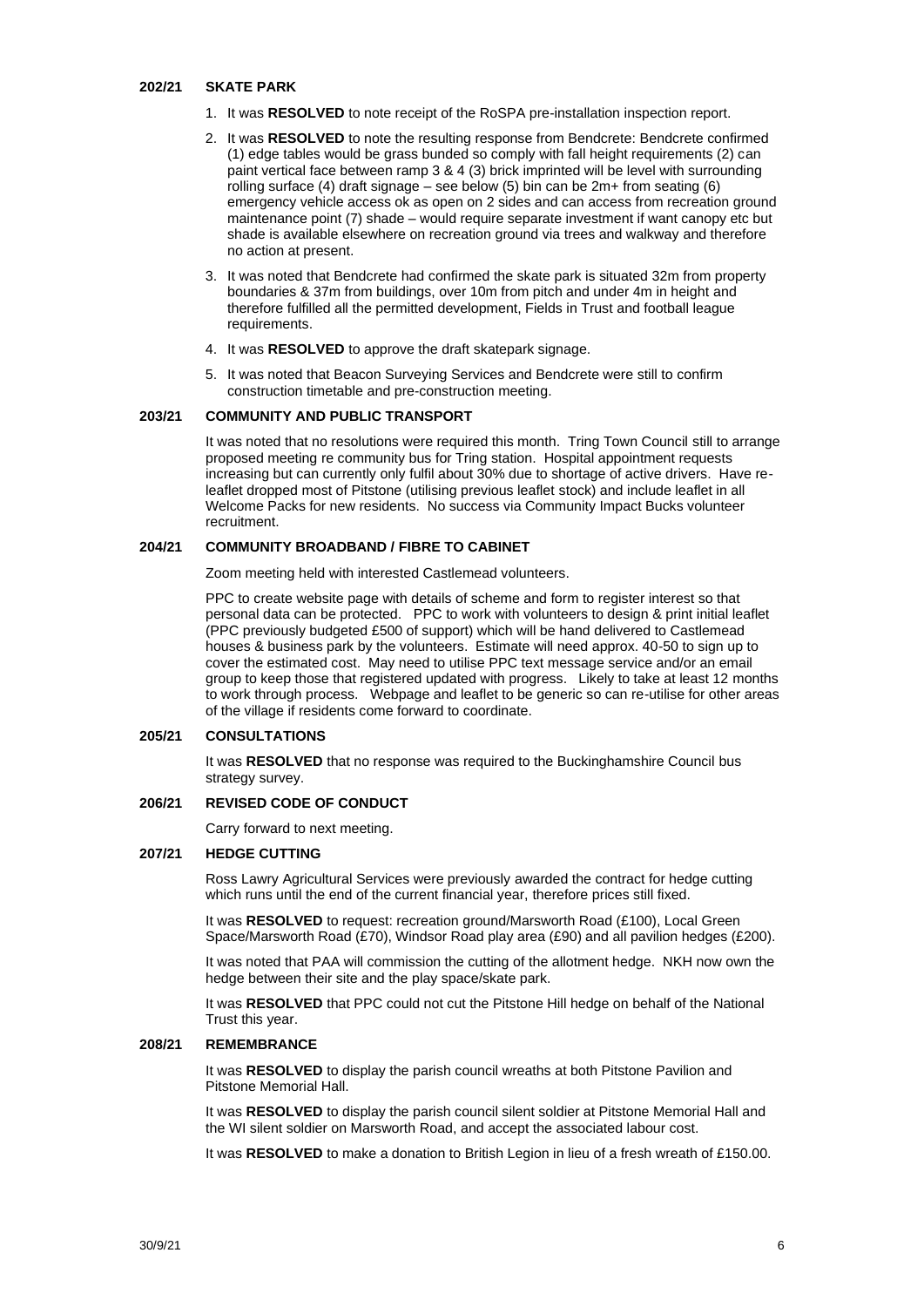#### **209/21 CHRISTMAS LIGHTS**

- 1. As Pitstone Memorial Hall Charity had needed to remove their tree, which previously housed the Christmas lights, it was **RESOLVED** to accept the quotation from Lamps & Tubes Illuminations to install a new electrical feed from the wooden pole on Vicarage Road and illuminate the larger tree nearer the roundabout. It was **RESOLVED** to accept the associated costs of £509 for the infrastructure to the pole and £738.60 for an extra 150m of lights due to the larger tree size.
- 2. It was **RESOLVED** to accept the quotations of £600 for the Recreation Ground and £550 for the pavilion to check the 2 sets of Christmas lights currently in storage, mount into the 2 trees, return to remove both sets from the trees and then store both sets for the following 12 months.
- 3. It was noted that all the above costs were lower than anticipated in the budget.
- 4. It was **RESOLVED** to illuminate the trees from the first Sunday in Advent through to twelfth night, from 3pm to 1am nightly.

## **210/21 MEETING DATES FOR 2022**

It was **RESOLVED** to set the following full council meeting dates for 2022:

- 30 December 2021 meeting to move to 6 January 2022
- 27 January 2022
- 3 March 2022 (to avoid half term)
- 31 March 2022
- 28 April 2022
- 26 May 2022
- 30 June 2022
- 28 July 2022 (note this remains in the school holiday)
- 1 September 2022 (to avoid school holiday)
- 29 September 2022
- 3 November 2022 (to avoid school holiday)
- 24 November 2022
- 29 December 2022 meeting to move to 5 January 2023

#### **211/21 ISSUES RAISED BY MEMBERS OF THE PUBLIC**

It was noted that there were no other unresolved matters for discussion this month, but a request had now been received relating to Footpath 7 which would be raised with Buckinghamshire Council Right of Way team.

Buckinghamshire Councillor D Town departed the meeting.

## **Financial Matters:**

#### **212/21 FINANCIAL MATTERS**

1. External Audit for Financial Year Ending 31-3-2021

PKF Littlejohn's External Auditors Report for the financial year ending 31-3-1 was considered. It was noted that there were no matters identified for remedial action.

It was noted that the required publication of audited accounts had been carried out via noticeboards, website, Facebook, and Twitter.

2. VAT Return

It was noted that the monthly VAT return had been submitted. HMRC to refund £464.17 to PPC.

2. Financial Summaries and Expenditure

The bank reconciliation, budget monitor, financial summary, confidential salary payments, pavilion & allotment monthly summaries, skate park project financial summary, debtors and creditors were noted.

It was **RESOLVED** to make the payments outlined in the financial summary and 2 councillors were granted approval to enact the bacs transfers. The Chairman was granted authority to sign the financial papers on behalf of the council.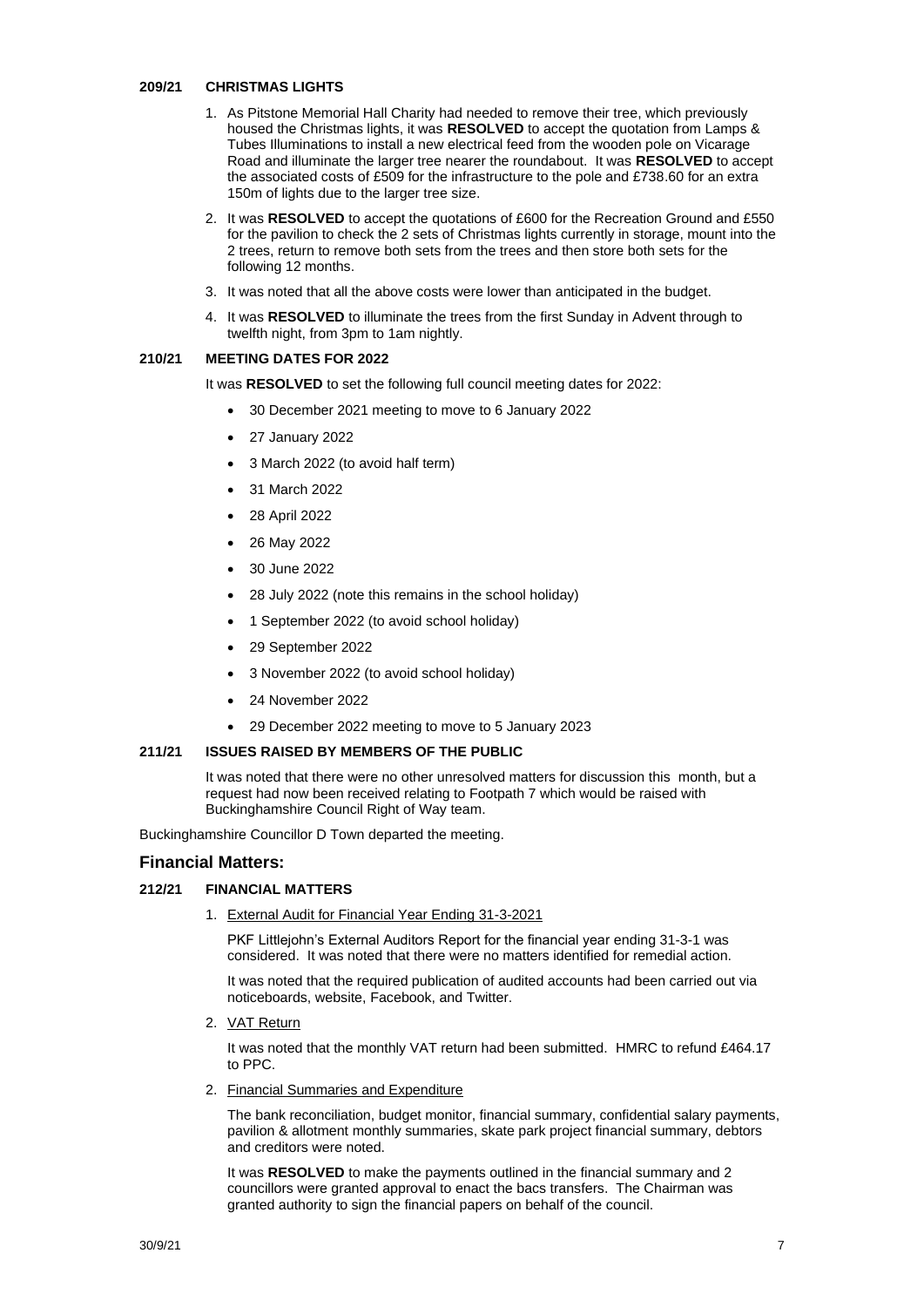7. Internal Controls

It was noted that the Internal Controls had been undertaken with no issues or actions arising.

8. Budget for 2022/23

The first draft of the budget for 2022/23 and the subsequent 2 financial years was considered. Prior to the next meeting, members & committees to consider:

- What sports & leisure development to include for S106/capital expenditure after the skate park project has concluded and how/when to consult with the community.
- LED streetlight roll out for 2022 primarily just Cheddington Road and Vicarage Road to convert to LED, with Cheddington Road the next identified road. Both roads are mainly on wooden poles / mounted to properties rather than columns. Approximately £500 per unit =  $£4,000$ .
- Consider what to include in the forecasts for pavilion? Still very difficult to determine following coronavirus.
- Annual review of salary budgets just cost of living increase? Wish to carry forward youth café assistant and/or extra litter picker provision?
- Electric vehicle charging point for pavilion?
- Members to please submit thoughts for any other projects etc that they would like council to consider costing and discussing re inclusion in next years' budget.

# **Reports & Other:**

# **213/21 REPORTS**

- 1. Cllr Nicholls provided feedback from the Pitstone Allotment Association AGM.
- 2. The latest mVAS report for Westfield Road was noted, with no significant variances in performance.
- 3. Broken fence by Windsor Road alphabet snake reported to BC BC advised will remove fence completely.
- 4. BC inspected footpath around rear parking area in Glebe Close and determined not in sufficiently bad condition to warrant immediate repair.
- 5. Broken footpath surface at junction of Queen Street and Yardley Avenue reported to BC who have advised that the path is under the control of VAHT, so forwarded repair request to them.
- 6. BC already installed bollard at end of Glebe Close and Right of Way improvements at Chequers Lane and Vicarage Road.
- 7. The other minor reports were noted but not discussed in detail.

# **214/21 OTHER**

1. Date and Time of Next Meeting

The next meeting of the full Parish Council is scheduled for 28 October 2021, for which Cllr McCarthy tendered his apologies.

- 2. The following items were noted for inclusion on the agenda
	- Quarterly consideration of staff overtime
	- Second draft of budget for 2022/23
	- Quarterly grant consideration
	- Chiltern Society membership renewal
	- Parish Online renewal
	- Potential purchase of additional council hardware
	- Potential skate park opening event
- 3. Reminders and Forthcoming Events

The following reminders & events were noted:

• Parish Council meetings: 28/10/21, 25/11/21, 6/1/22 (moved 1 week to avoid Xmas), 27/1/22, 3/3/22 (moved 1 week to avoid half term), 31/3/22, 28/4/22, 26/5/22, 30/6/22, 28/7/22 (remains in school holiday), 1/9/22 (moved 1 week to avoid school holiday), 29/9/22, 3/11/22 (moved 1 week to avoid school holiday), 24/11/22, 5/1/23 (moved 1 week to avoid Xmas)